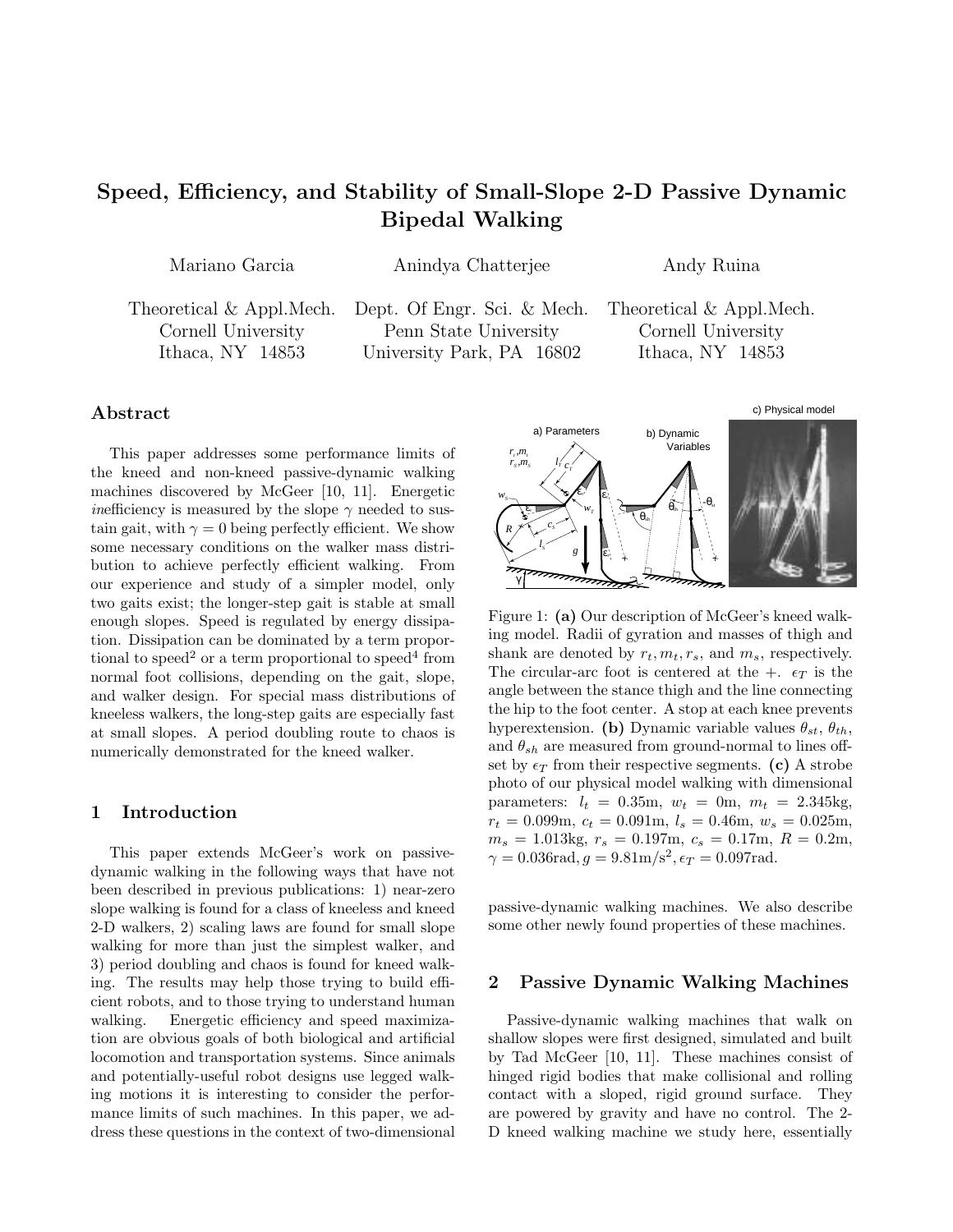

Figure 2: Simulated gait cycle (as per McGeer) of the walker in figure 1c. Angles of leg segments are shown from just before a heelstrike to just after the next heelstrike in a steady gait. The heavy line on the graph corresponds to the motion of the heavy-line leg on the small cartoon under the graph. At the start this is the stance leg, but it becomes the swing leg just after the first heelstrike, and again becomes the stance leg after the second heelstrike. The angular velocities of the joint segments have discontinuities at kneestrike and heelstrike, which appear as (barely visible) kinks in the curves. The strobe-like animation from the same simulation can be compared to measured human data (with a smaller scale and a longer stride).

a copy of McGeer's design, is shown schematically in figure 1. It consists of a swing leg (not in contact with the ground) and a stance leg (touching the ground), connected by a frictionless hinge at the hip. The nonkneed, or kneeless machines have the knee joint locked.

Figure 2 shows the simulated motion of such a machine.

The three features that make the McGeer-like models so intriguing for both robotics and the understanding of animal gait are these:

1. Existence of gait. A mechanism that resembles human legs in overall layout has an uncontrolled periodic motion that is rather anthropomorphic, as can be seen real models and simulations, or comparing simulated strobe data with human data (lower part of figure 2). Since passive walkers seem to be somehow close to human walkers, there is reasonable hope of learning something about human walking by studying these simpler passive models.

- 2. Efficiency. These machines can walk down shallow slopes. McGeer numerically found walking motions for slopes as low as about 0.005 radians and we will show here predictions of arbitrarily small slopes. Passive-dynamic based designs using other-than-gravity power schemes, e.g.,. toeoff, could have similarly high efficiencies. As argued clearly in, e.g.,[2], both evolutionary pressure and individual motivation push for high efficiency in animal locomotion.
- 3. Stability of gait. For certain parameter combinations, McGeer found stable limit cycle motion for both 2-D straight-legged and kneed walkers as [9] and [5] later repeated for some 2-D straightlegged walkers and we have repeated for kneed walkers (this work), and [3] found experimentally with a 3-D device. These stable motions indicate the possible role of passive-dynamics in stabilizing things which one might think need controlled stabilization.

It seems likely that the primary cost of locomotion is in the mechanical energy, and not the neural activity of control. It is thus natural to imagine that in evolution and learning of walking, a primary goal in perfecting walking motions would be energy-efficiency more than simplicity of control strategies. Such efficiency might even be achieved at the expense of passive stability, in contrast to item 3 above. Unstable limit cycle motions of mechanical systems can in principle be stabilized with 0+ energetic cost as has been addressed for a three-dimensional walking model by [4]. The tradeoffs, or lack thereof, between efficiency and stability for such systems are far from understood in these non-holonomic systems [12].

**Method of analysis.** The method used follows McGeer and is described in detail in, e.g., [5]. We find the Poincaré map for the change of the state of the walker in one step (starting just after heelstrike) by solving the Newton-Euler differential equations and collisional jump conditions numerically. Fixed points of this map are period 1 walking motions. We find both stable and unstable fixed points by numerical root finding. We evaluate the linearized stability of these gaits by numerically differentiating the Poincaré map. For general straight legged walkers the map of the fourth order system is three-dimensional (two for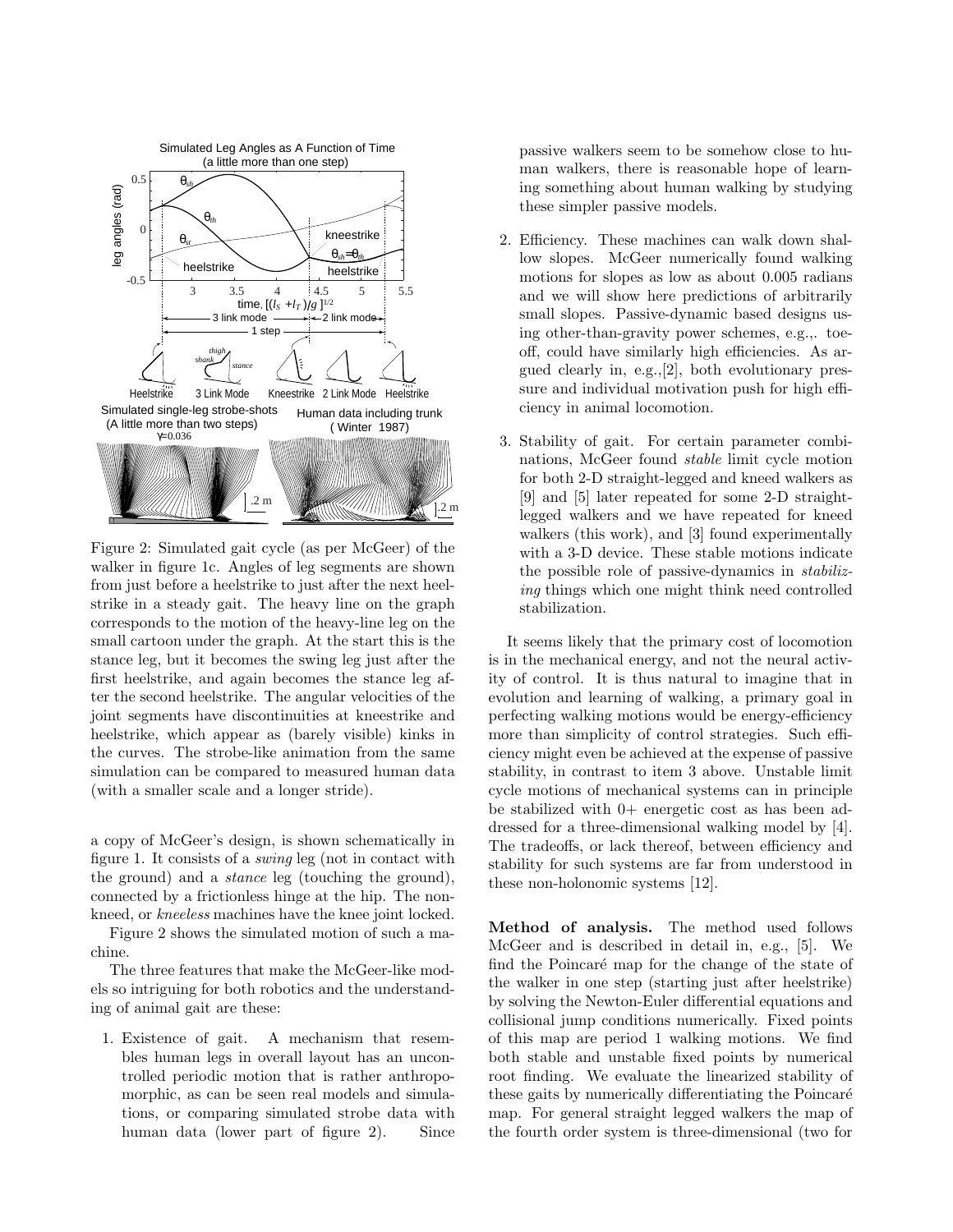

Figure 3: Calculated locus of solutions showing fixed points of stance angle as a function of slope for our physical kneed walking model (solid line) and for the same model but with the knees locked (dashed line). Each point on this graph is one periodic solution. The thick portion of the solid line denotes stable solutions for the kneed walker.

some special cases). For the superficially 6th-order kneed walker the map is also only three-dimensional because the knee angle is not independent at heelstrike and because part of the swing-phase motion is only 4th order (Thus one of McGeer's numerically calculated eigenvalues near zero is actually zero). A plot of segment angles during a typical kneed gait cycle is shown in figure 2. For a straight-legged walker, the 3-link mode is absent, and  $\theta_{sh} \equiv \theta_{th}$ .

By assuming motions as described above, some of the periodic solutions we find might violate various physically-relevant inequality conditions [11]. We allow some of these violations since they could be circumvented by zero-energy-cost control action [6]. Allowed violations include scuffing of the swing foot (i.e.,. passing slightly underground when the two legs are parallel), unlocking torques at the stance knee, and hyperextension of the newly swinging leg.

# **3 Gaits of Generic Kneed and Straight-Leg Walkers**

**The number of gaits and their stability.** Although the root finding involved in finding a gait cycle involves the solution of *n* equations in *n* unkowns (where *n* is the dimension of the return map) there is



Figure 4: Period doubling route to chaos in stable kneed walking motions. The parameters are those of the zero-slope capable walker labeled (C) in figure 6.

no a priori guarantee that any gait cycles will exist for a given passive-dynamic walking machine (i.e., a given set of masses, lengths, etc.), on a given slope *γ*. In practice, all searches with all designs have found either 0, 1, or 2 anthropomorphic solutions for given machine parameters and slope. Other non-anthropomorphic solutions may exist but are discounted. In these nonanthropomorphic solutions the leg swings forward and backward more than once, or the swing leg makes full revolutions.

**Effect of varying slope.** Figure 3 shows stance angle  $\theta_{st}$  at the start of a gait cycle while slope is varied, for a given mass distribution, with and without knees. For both kneed and kneeless walkers there are slope  $\gamma$  regimes where there are either 0,1, or 2 solutions. Along the kneed curve, kneestrike occurs later and later in the step, until at one end of the locus of solutions (point 1), heelstrike and kneestrike occur simultaneously. At the other end of the locus of solutions the walker has just enough initial kinetic energy for the stance leg to make it past the vertical position. This is the slowest gait for these walkers. Neither of these walkers can walk at arbitrarily small slopes.

#### **4 Chaos In A Kneed Walker**

Like the simplest walker of [5], and the walkers of [13] and [9], kneed walkers can also exhibit period doubling and chaotic gait, as shown in figure 4.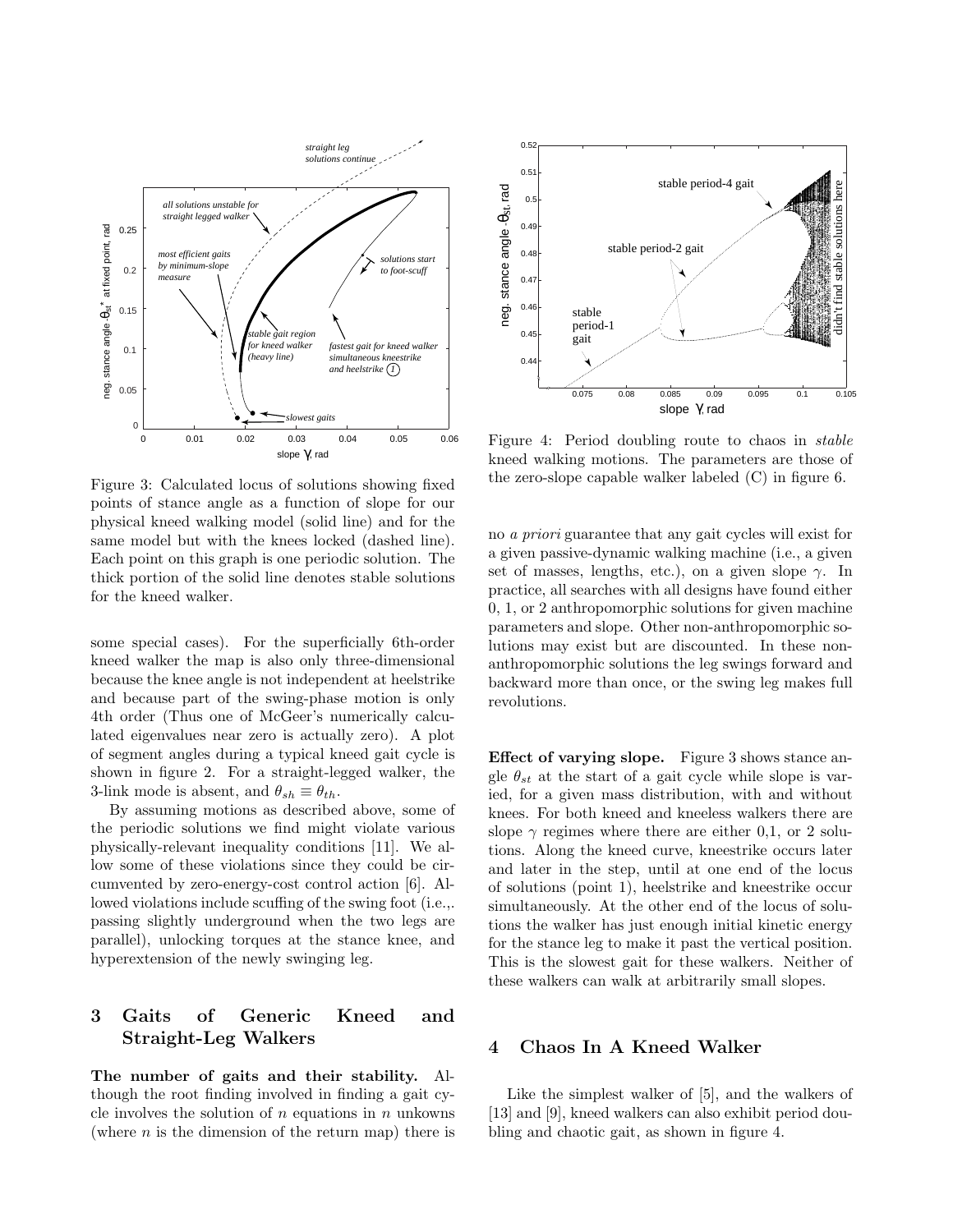## **5 Measures Of Performance**

Since moving sideways in a gravitational field is workless (neglecting air friction), a rational dimensionless measure of work efficiency is somewhat problematic for locomotion on level ground. A natural measure of inefficiency, however, is the specific cost of transport  $\eta$ , (energy used)/(weight  $\times$  distance travelled). It, as well as a few other reasonable measures of transport cost, reduces to the slope  $\gamma$  for small-slope passivedynamic walking [6].

#### **6 Walking At Near-Zero Slopes**

Passive-dynamic walking at near-zero slopes has previously been demonstrated for the simplest walker [5]. Here we seek more general 2-D kneed and kneeless designs capable of zero-slope walking. Mathematical justifications for some of the arguments here can be found in [6].

**Necessary Conditions on Mass-Distribution For Near-Zero-Slope Walking.** Necessary conditions on the mass distribution for near-zero slope walkers are found as follows:

- 1. If walking motions do occur at very small slopes, these motions will be very slow [6]. The walker must be close to static equilibrium at all times. In the limit of zero slope, the walker configuration must approach a static equilibrium configuration. Thus the foot contact point must be where the foot-normal is directed towards the body center of mass.
- 2. At heelstrike both legs are straight and simultaneously touch the ground. As the slope (hence, step length) goes to zero, the spacing between the legs at this instant also goes to zero. In the limiting case, the foot contact point is seen to be that point on the foot which is farthest from the hip. Thus the normal to the foot contact point must pass through the hip.
- 3. From (1) and (2) the line from the hip through the body center of mass must intersect the foot curve normally at the nominal contact point at zeroslope walking. For circular feet this is equivalent to the collinearity of the center of mass of the whole body, the hip, and the foot center (see figure 5).
- 4. For the swing leg to be in static equilibrium in 3 link mode and to have zero knee-locking torque,

Conditions for Gait Solutions at Arbitrarily Small Slopes



Figure 5: **Necessary conditions for near-zero slope walking.** The separations between the hips and the mass centers shown here are larger than those typical for our simulations. The necessary condition for elimination of first-order scuffing from knee flex is not shown.

the center of mass of the shank must lie directly under the knee, in the straight-leg configuration (see figure 5).

These necessary conditions on the mass distribution do not guarantee that near-zero slope walking solutions exist. In simulations we have found these conditions lead to zero-slope walking designs if the body center of mass is close to the hip. These conditions are reminiscent of the "straight" joints suggested by Alexander [1] as a means of achieving efficiency.

**The Simplest Walking Model.** Alexander's minimal biped [1] has a point-mass at the hip but no mass in the legs. Hence the minimal biped can be (and needs to be) supplemented with further stride length conditions. To make the minimal biped leg swing most simply deterministic, the simplest walker adds vanishing point-mass feet. The simplest walker is the minimal biped with miniscule feet. The simplest walker is also the limiting case of the 2-D McGeer straight leg walkers with no knees, a finite point-mass at the hip, and a vanishing point-mass at the point feet. The results presented here are generalizations of the results found for the simplest walker by Garcia et al. in [5].

The simplicity of the "simplest" walker is that: the non-dimensional form of the simplest walker has as its only free parameter the slope  $\gamma$ ; the stance leg dynamics are decoupled from the swing leg motions; the Poincaré map is only two-dimensional and; the motion was only studied in a regime where most of the governing equations were linear.

By a mixture of analytic and numerical means the simplest walker was found to have two gaits at all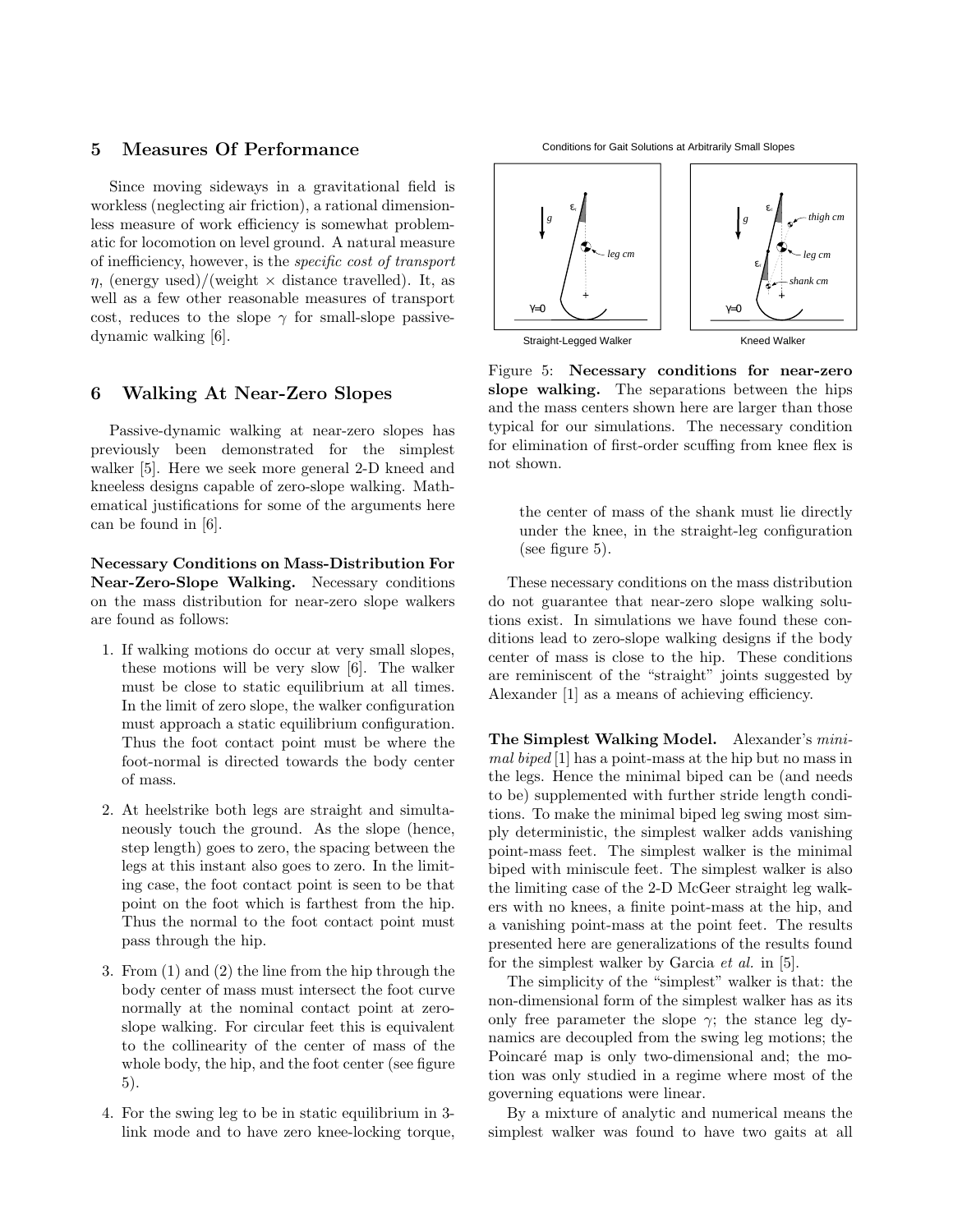small-enough slopes. Of these, the long-step gait is stable at small slopes ( $\gamma$  < 0.015), while the short-step gait is unstable at all slopes. The simplest walker was found to have near-zero slope walking with speed proportional to the cube root of the slope. It was found to have a period doubling route to chaos. This period doubling and chaos were discovered independently and reproduced (respectively) by [7, 9] in studies of a less extreme point foot model. For both gait cycles of the simplest walker the stance angle  $\theta_{st}$  or step-length is proportional to  $\gamma^{1/3}$  at small slopes, while the step periods tend to (different) nonzero constants. This implies a walking power consumption proportional to the fourth power of speed for small speeds, for both gaits. That is, power  $\propto$  (speed)<sup>4</sup>. This power scaling can be derived from Alexander's [2, 1] minimal biped results by assuming speed is proportional to step length (as it is for both small-slope gaits of the simplest walker).

An interesting feature of the long-period gait is that, in the limit  $\gamma \to 0$ , has a time-reversal symmetry. The configuration with both legs vertical is passed. Defining  $t = 0$  for this configuration,  $\theta(-t) = -\theta(t)$ for both legs. Equivalently, a movie of this walker shown backwards looks like a movie of the walker walking forwards in the opposite direction. A consequence of this symmetry is that the long period gait has no component of foot velocity tangent to the surface at heelstrike.

This symmetry is approximately observed even for the somewhat generic kneed walker of figure 2 (after averaging the shank and thigh motions, the shape of the curves is nearly preserved by 180 degree rotation of the graph).

**Not quite the simplest walker.** For the simplest walker, with negligible mass, the only kinetic energy lost is that of the hip. When the feet have finite mass, however, they also lose energy at heelstrike. If the striking foot hits the ground with no tangential velocity, its loss still scales as step length to the fourth power. If, however, the foot collision has a grazing component, then the energy lost scales as the steplength squared.

The point-foot walker still has two solutions at small slopes, even with non-negligible foot mass. To first order in the slope, the long-step solution has timereversal symmetry, no tangential foot collisions, and step length proportional to the cube root of the slope. The short-step solution has some tangential component in foot collisions. Because this involves a finite mass colliding at a speed proportional to step length, the  $\gamma \rightarrow 0$  motion has step length proportional to slope. Thus for the long-step gait power  $\propto$  (speed)<sup>4</sup>.



Figure 6: Low slope step-lengths of some zero-slope capable walkers vs slope *γ*. There are two gaits cycles at each slope, for each walker considered. Both step lengths for the simplest walker are proportional to  $\gamma^{1/3}$ for small *γ*. The short-step gaits of the other walkers have step lengths proportional to  $\gamma$  for small  $\gamma$ . The long-step gaits for the other walkers have step lengths that are much longer than for the short-step gaits, approximately approaching  $\gamma^{1/3}$  for larger  $\gamma$ . For a pointfoot, kneeless walker with non-negligible foot mass, the step length of the long-step gait proportional to  $\gamma^{1/3}$ for small *γ*.

For the short-step gait, power  $\propto$  (speed)<sup>2</sup>, at least at small speeds.

**Scaling rule for more general straight-legged walkers.** Near zero-slope the time period of steps for zero-slope capable walkers is asymptotically constant as  $\gamma \to 0$ . At steady walking the energy lost in collisions is balanced by the gravitational potential energy. The collision loss per step is proportional to the speed of the colliding foot contact point squared. The gravitational energy available is proportional to the product of step length and slope.

Taking account both the effects of the mass distribution on collisions and the kinematics of these walkers it is found that the dissipation per step is dominated by either  $A\theta^{*2}$  tangential foot collision term or a  $B\theta^{*4}$ normal foot collision term. This latter term is analogous to the point-mass collisional loss term for the point-mass-at-hub rimless wheel (or minimal biped) model of Alexander, but is derived for more general mass distributions of this 2 link mechanism [6]. Equating this loss with the gravitational energy available gives

$$
A\theta^{*2} = \gamma \theta^* \quad \text{or} \quad B\theta^{*4} = \gamma \theta^*.
$$
 (1)